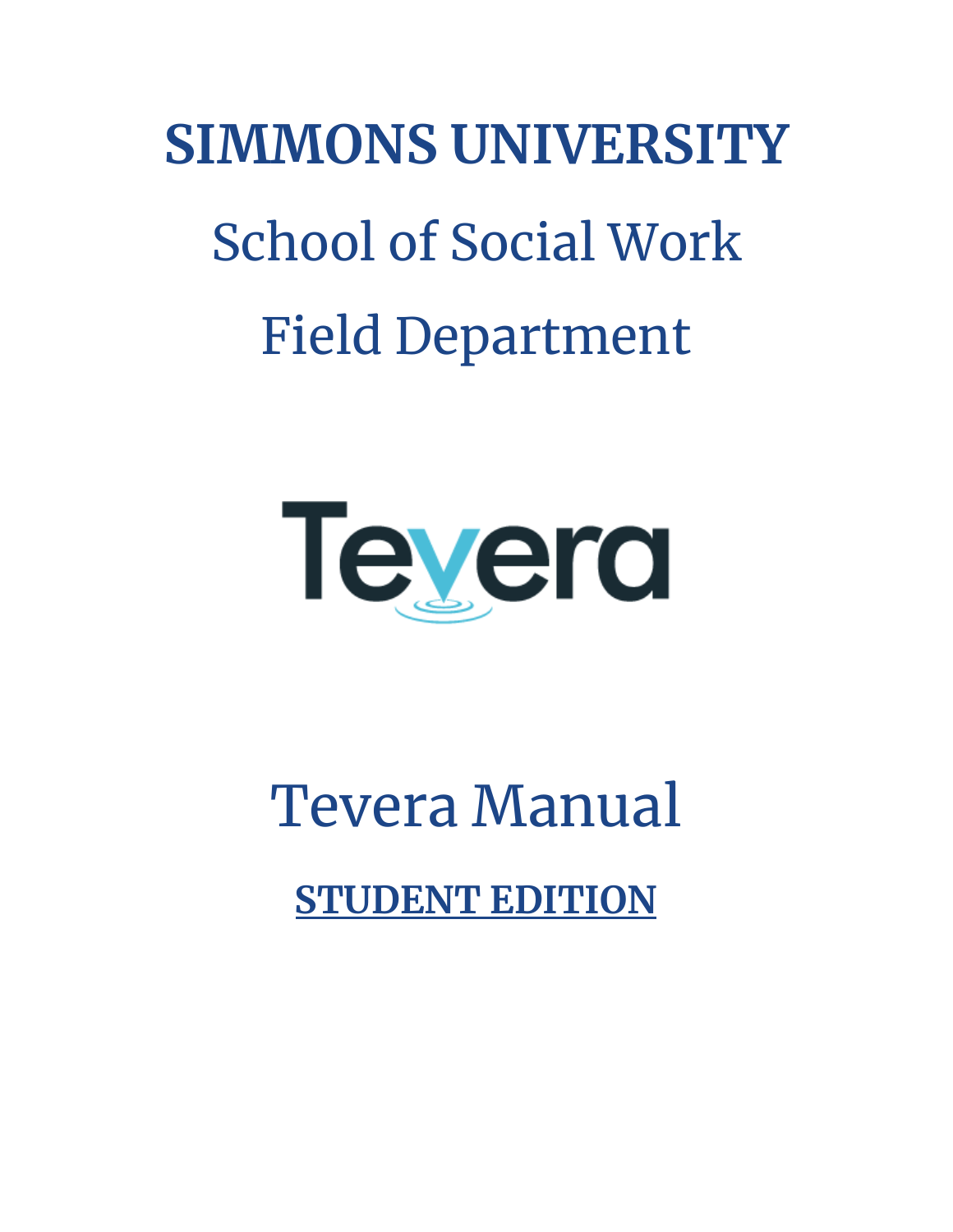The Tevera online system/process for field placement management and supervision supports the placement and tracking of approximately 300 campus-based students into intern roles in hospitals and community agencies. Through Tevera, you, the student, can complete and submit assignments, track your field education hours, complete your Learning Plan, and review your Evaluation; your Field Instructor and Field Liaison Advisor (FLA) have the ability to review and sign off on appropriate assignments and reports.

 For assistance understanding the information in this manual and to find answers to your specific questions, visit Tevera's Guide for [Onboarding](https://knowledge.tevera.com/space/OS/1340276737/Onboarding+Home+%7C+Students) Students.

# **TABLE OF CONTENTS**

# [SIGNING](#page-2-0) INTO TEVERA

 SIGNATURES ON [ASSIGNMENTS](#page-4-1) [SUBMITTING](#page-6-2) A PROCESS RECORDING [LOGGING](#page-8-0) YOUR HOURS [REPORTING](#page-8-1) YOUR HOURS **[ASSIGNMENTS](#page-3-0) [ICONS](#page-4-0)** [LEARNING](#page-5-0) PLANS PROCESS [RECORDINGS](#page-6-0) FAST [FACTS](#page-6-1) WRITING [ASSIGNMENTS](#page-7-0) **[EVALUATIONS](#page-9-0)** 

[UPLOADING](#page-10-0) AN UPDATED RESUME

[CHANGING/ADDING](#page-11-0) A FIELD INSTRUCTOR

RESOURCES AND [DOCUMENTS](#page-11-1)

[COMMUNICATION](#page-12-0) HUB

<u>I STILL NEED [HELP!](#page-12-1)</u>

GLOSSARY OF FIELD [TERMINOLOGY](#page-15-0)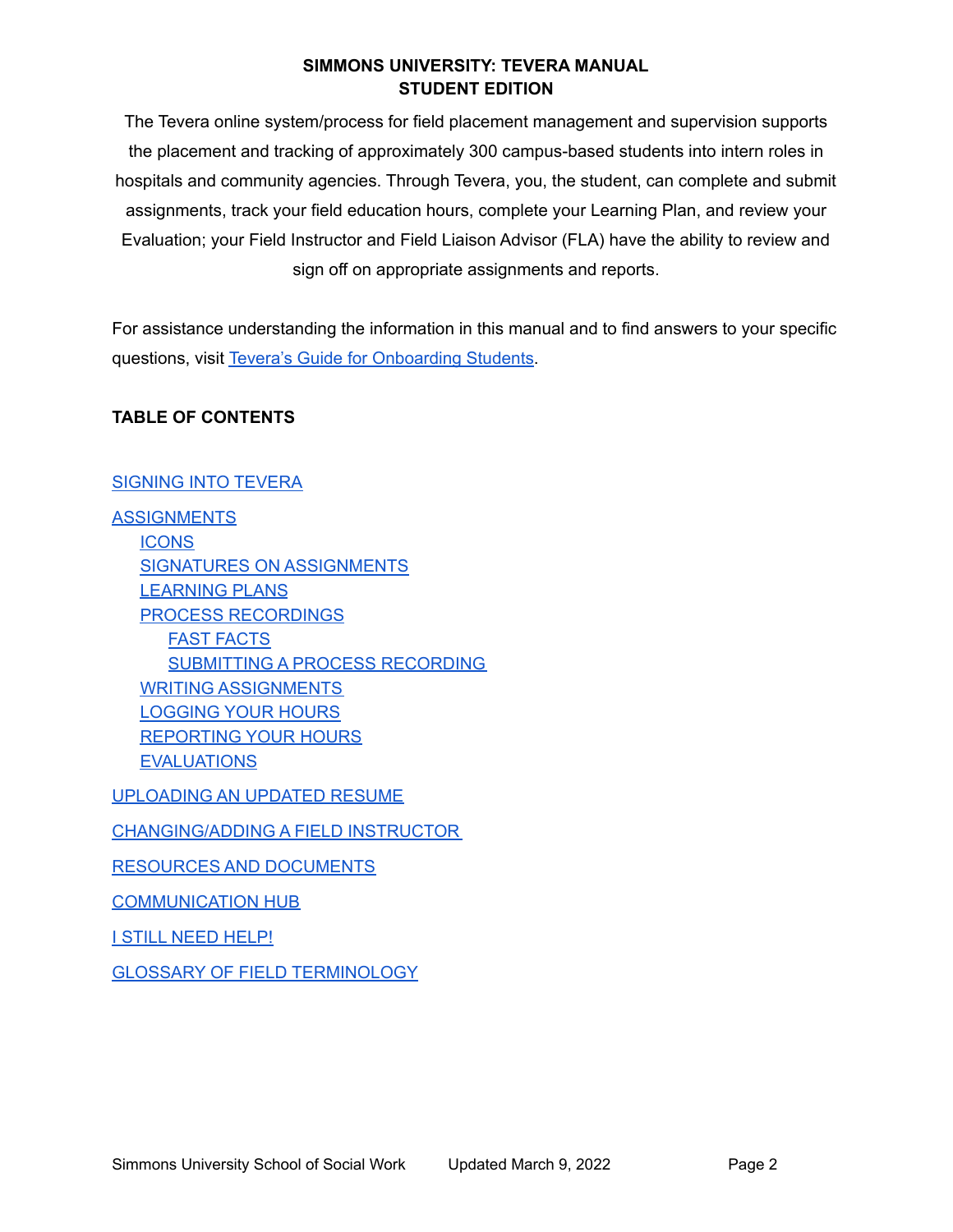# <span id="page-2-0"></span>SIGNING INTO TEVERA

 The Tevera system requires Single Sign-on (SSO) for Simmons users, a process that is managed and supported by the Technology team. The SSO requires users to use their Simmons account.

Follow the instructions below to log into Tevera using your Simmons account.

- 1. Go to the Tevera Login Page: <https://simmons.tevera.app/#/logon>.
- 2. Click the red "Login with Simmons Account" button.



 3. This will bring you to the Simmons University login page. Enter your username and password.

| <b>Simmons</b><br>UNIVERSITY                                                                   |  |  |
|------------------------------------------------------------------------------------------------|--|--|
| Hi, You are trying to access something that requires you to sign in with your Simmons account. |  |  |
| <sup>4</sup> Your Username<br><sup>2</sup> Your Password<br>Sign Me In                         |  |  |
| Can't access your account?                                                                     |  |  |
| Nood help? Contact Technology at Simmons University                                            |  |  |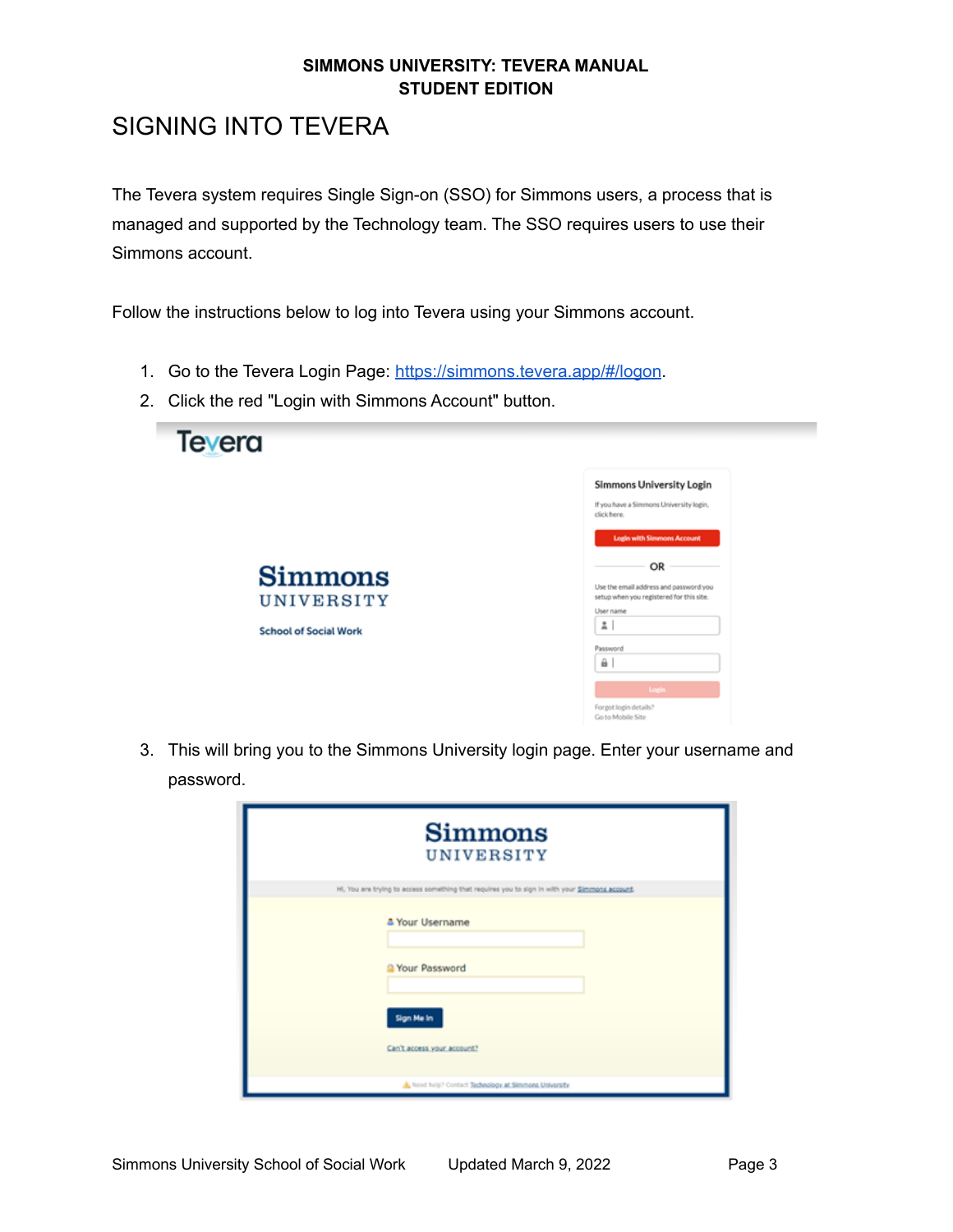4. This will bring you to the Tevera homepage.

# <span id="page-3-0"></span>ASSIGNMENTS

 All of your assignments during your field placement should be submitted through Tevera. Assignments can exist in a few formats:

● Form

 A form is an online document you will complete within Tevera, such as a Learning Plan and Evaluation.

● Upload

 An upload requires you to upload a document into Tevera, such as a Writing Assignment, your resume, and process recordings.

● Offline

 An offline assignment is a task you will complete outside of Tevera, such as a document you should review (Field Education Manual, Syllabus, etc.)

● Report

 A report assignment prompts you to create a report based on a predetermined template, such as the End of Year Hour Log Report.

● Track

 A track assignment is used to log your field education hours. In the Assignments workspace, it prompts you to begin tracking your hours.

 View and complete your assignments by clicking the "Assignment" workspace. As you work through the assignments, a notification keeps track of your progress. Your FLA can also see this notification and check in on your progress. **Alternatively, your Field Instructor can only see the assignments that are sent to them for review, after you have completed your part of the assignment. They do not have a full list of your assignments and cannot check your progress.**

| Assignments                                                |  |
|------------------------------------------------------------|--|
| Complete assignments for your program, classes or cohorts. |  |
| <b>Complete assignments</b>                                |  |
|                                                            |  |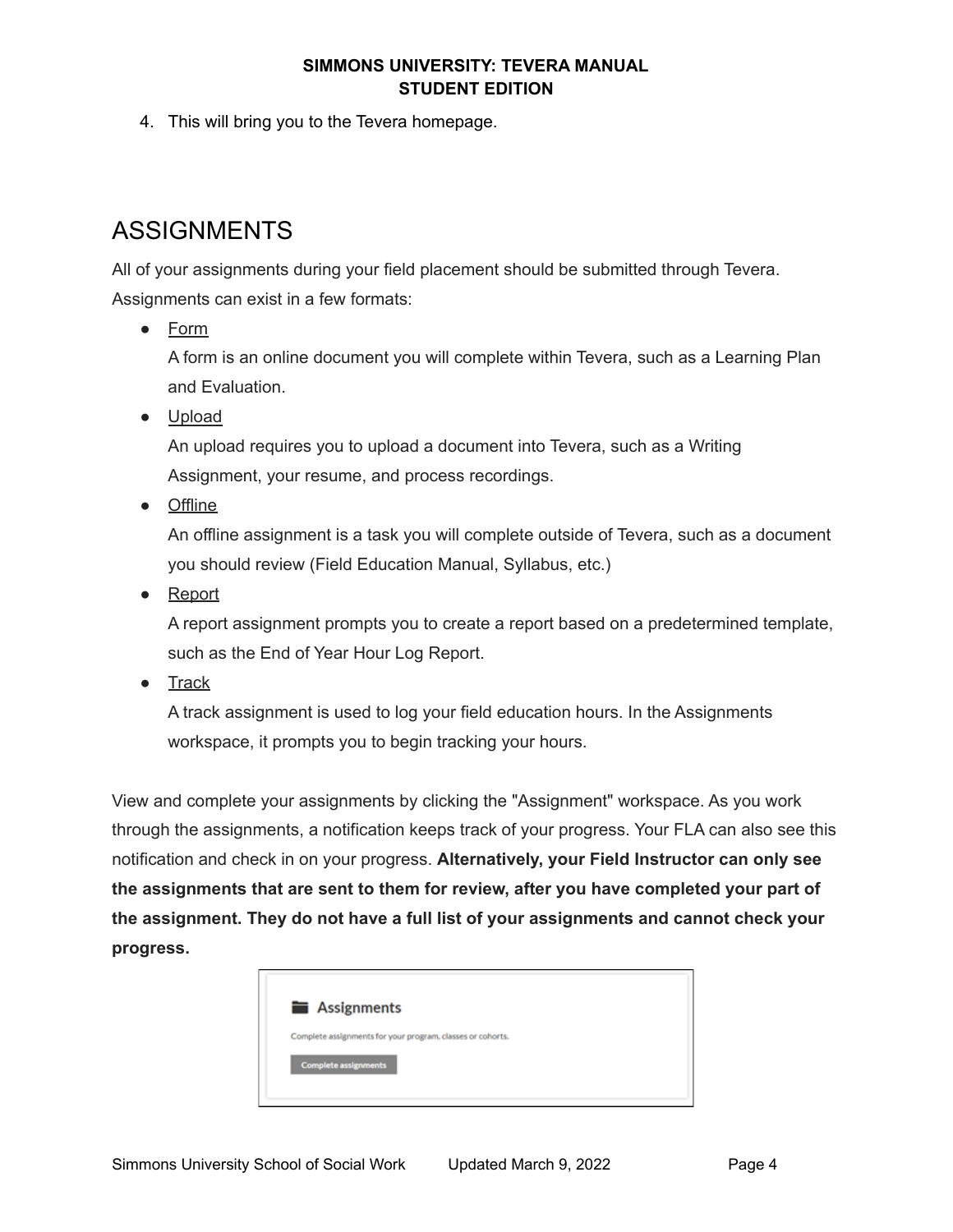# <span id="page-4-0"></span>**ICONS**

 Tevera offers helpful functions in assignments which can be accessed using the icons in the upper right-hand corner of the assignment. Not all assignments will have these features enabled. Your Field Instructors and your FLAs typically have access to these features as well.

4 **Copy**: creates a duplicate of the form assignment, without signatures (this will rarely be utilized)

⋭ **Attach**: allows you to upload an attachment to the assignment ☶

 **Table of Contents**: allows you to skip to different section headings within the assignment

 $\blacksquare$  **Notes/Comments**: allows you to add a general note at the top of the assignment or placed near one of the text entries on the assignment. Watch this video to learn more: [https://player.vimeo.com/video/275103059.](https://player.vimeo.com/video/275103059)

# ≺

 **Share**: allows you to share an assignment with another Tevera user. This should NOT be used to get signatures on assignments. Read this article to learn more: [https://knowledge.tevera.com/space/ASHA/525067696/Sharing+Documents%3A+How+and+W](https://knowledge.tevera.com/space/ASHA/525067696/Sharing+Documents%3A+How+and+When) [hen](https://knowledge.tevera.com/space/ASHA/525067696/Sharing+Documents%3A+How+and+When)

**Print**: allows you to print the assignment

**Information**: shows you more details about the assignment

# <span id="page-4-1"></span> **SIGNATURES ON ASSIGNMENTS**

Some assignments require signatures from Field Instructors and/or Field Liaison Advisors.

 When you click "submit," a dialog box will pop up, prompting you to choose your Field Instructor(s) and your FLA for their signatures.

 On some assignments, an optional second Field Instructor signature line is available for those students who have multiple Field Instructors.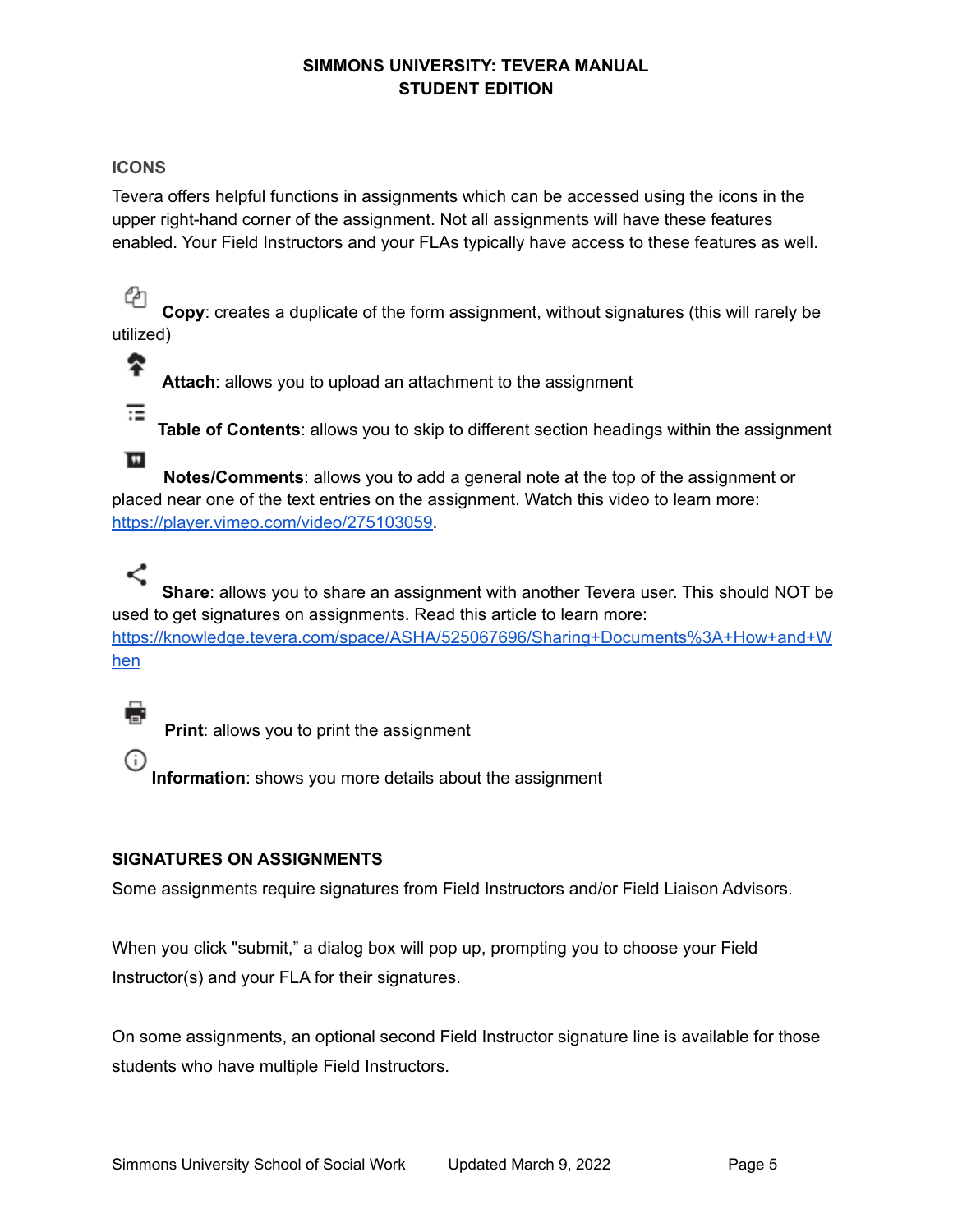*Important Note:* If you do not have a second Field Instructor who should view and sign this assignment, select "Skip this signature."

| Person that signs Supervisor/Field<br>Instructor's Signature:            | Field Instructor Test |
|--------------------------------------------------------------------------|-----------------------|
| Person that signs Supervisor/Field<br>Instructor's Signature (optional): | Skip this signature   |
| Person that signs Field Liaison Advisor's<br>Signature (if applicable):  | Signer                |
| Cancel                                                                   | Submit                |

# <span id="page-5-0"></span>**LEARNING PLANS**

 Tevera is currently set up in a manner that initially allows the Learning Plans to be visible to students only. Currently, Field Instructors will only be able to review students' Learning Plan after the student completes the required fields on the document, when it will automatically be sent to Field Instructors for review.

 If Field Instructors would like to work on the Learning Plan with students, students can share their screen with Field Instructors via Zoom, or they can pull up the Learning Plan during an in-person meeting.

For assistance completing the Learning Plan, 2015 EPAS Learning Activity [Examples](https://internal.simmons.edu/wp-content/uploads/2019/07/2015-EPAS-Learning-Activity-Examples.pdf) are available for reference on the **Simmons Field [Education](https://internal.simmons.edu/students/academics/ssw/msw-students/field-education/forms-downloads) website**.

A few notes:

- Field Instructors can change some of the information the student has entered, but not all.
- Field Instructors can choose "request changes" in order to send it back to the student.
- notes on the Learning Plan. ● Field Instructors can use the "notes" feature in the upper right hand corner to make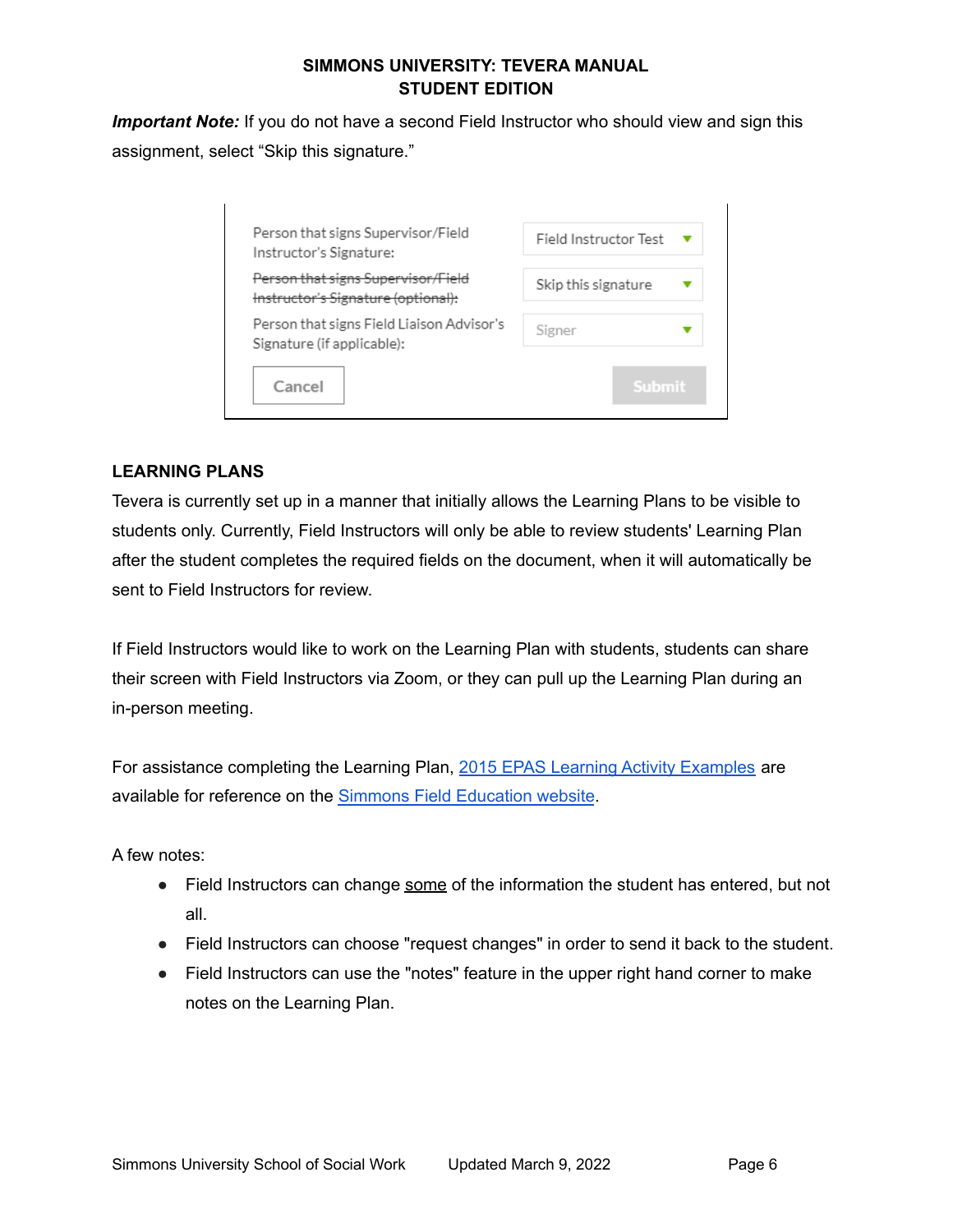#### <span id="page-6-0"></span>**PROCESS RECORDINGS**

# <span id="page-6-1"></span>**FAST FACTS**

How many process recordings are due?

- ● You must complete 10 process recordings each semester (fall, spring, and summer [for Advanced Standing students.])
- Your Field Instructor will provide feedback on all 10 recordings.

When are process recordings due?

- ● The first process recording is due no later than 4 weeks after your placement start date. You may start earlier, if you wish.
- ● We **strongly** encourage you to submit your process recordings weekly. This will enable your Field Instructor to have time to give you thoughtful feedback, and allow you and your Field Instructor to discuss them at your weekly meetings. Ultimately, you and your Field Instructor can decide on a schedule between the two of you that works best.
- ● Of the 10 process recordings that you complete each semester, your Field Liaison Advisor will need to review **4** of them (*please note that this is a variance from what was outlined in the AY 21-22 syllabus.)*
	- ○ Your Field Liaison Advisor should review 2 process recordings **prior to the semester's site visit.**
	- ○ Your Field Liaison Advisor should review 2 process recordings **after the semester's site visit.**
	- If you are submitting your process recordings weekly, you will easily meet those requirements.

# <span id="page-6-2"></span> **SUBMITTING A PROCESS RECORDING**

 Students should complete process recordings using the templates that have been provided to them (see the Field [Department](https://internal.simmons.edu/students/academics/ssw/msw-students/field-education/resources) Resources Webpage). Following the method that was used in previous years, students and Field Instructors should complete the process recording and share feedback outside of the Tevera system. Field Instructors and FLAs are not required to add feedback or sign process recordings within Tevera.

 Students should then upload the completed process recording into Tevera using the steps below.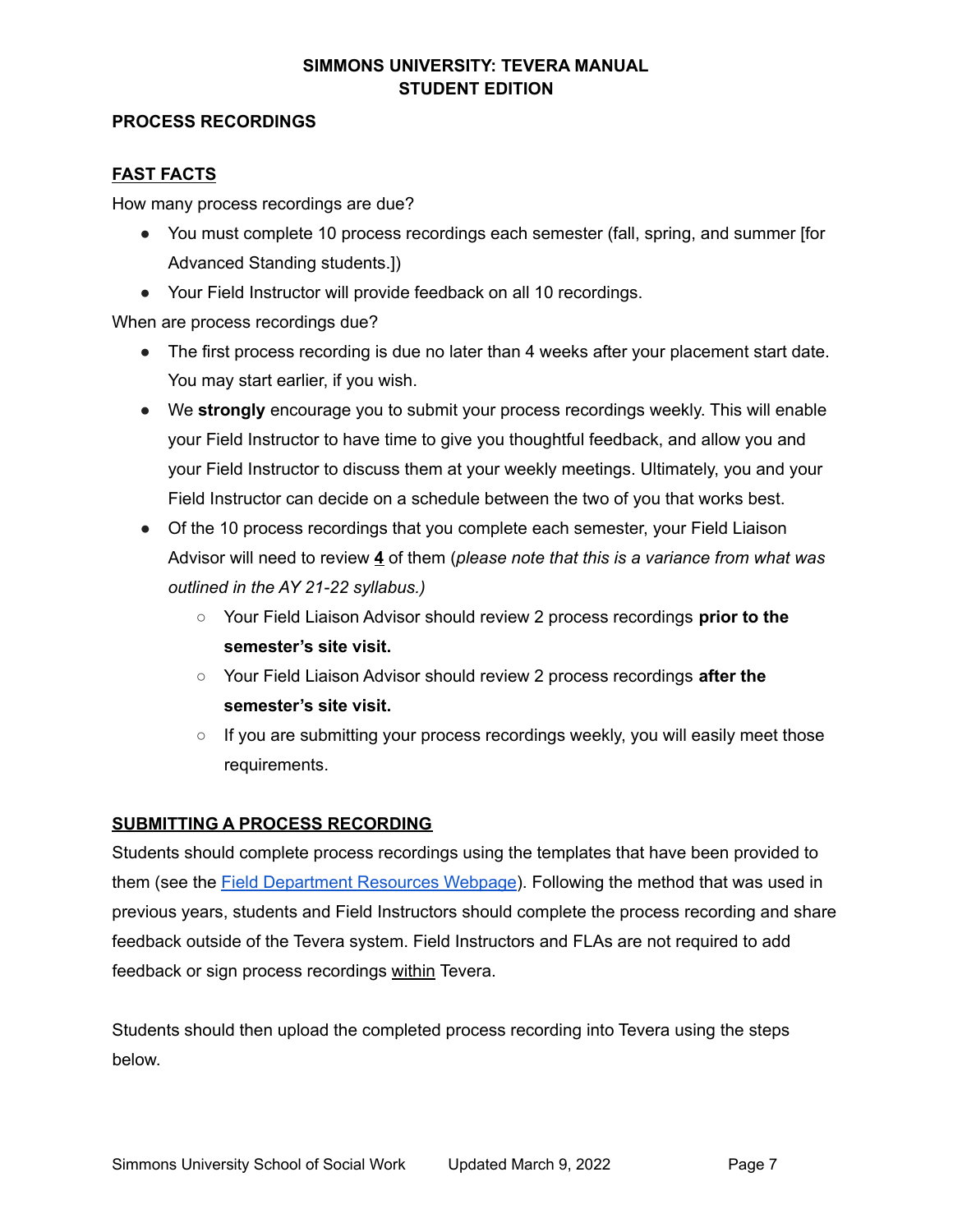Once the document has been uploaded, the assignment will be marked complete.

 *Important Note*: Field Instructors will not have access to view or sign process recordings in Tevera. Students can still send them to their instructors outside of the Tevera system at any time.

 ● When looking under your Assignments, you'll notice an assignment for each process recording due for the entire year.

| <b>EE</b> Home             | Assignments Show active<br><b>POTOR STRING BUSINE LITTER STLY</b> | · find assignments | Θ<br>Shrini (2021) |                    | 目田曽 |
|----------------------------|-------------------------------------------------------------------|--------------------|--------------------|--------------------|-----|
| <b>O</b> Tutorials         | Fall Process Recording #1                                         | Form               |                    | <b>Not Started</b> |     |
| <b><i>O</i></b> Timesheets | + Fall Process Recording #2                                       | Form               |                    | <b>Not Started</b> |     |
| ssignments                 | + Fall Process Recording #3                                       | Form               |                    | <b>Not Started</b> |     |
| <b>Q</b> Site Placements   | Fall Process Recording #4                                         | Form               |                    | <b>Not Started</b> |     |
|                            | Fall Process Recording #5                                         | Form               |                    | <b>Not Started</b> |     |
|                            | + Fall Process Recording #6                                       | Form               |                    | <b>Not Started</b> |     |
|                            | + Fall Process Recording #7                                       | Form               |                    | <b>Not Started</b> |     |
|                            | Fall Process Recording #8                                         | Form               |                    | <b>Not Started</b> |     |
|                            | Fall Process Recording #9                                         | Form               |                    | <b>Not Started</b> |     |
|                            | Fall Process Recording #10                                        | Form               |                    | <b>Not Started</b> |     |

- Click on the correct assignment to begin.
- Click Start.
- Drag or use the browse button to find the process recording file.

| Spring Process Recording #2     |  |
|---------------------------------|--|
|                                 |  |
| <b>Attachments:</b>             |  |
|                                 |  |
|                                 |  |
|                                 |  |
| Drop file here                  |  |
| or                              |  |
| Q Browse                        |  |
| File size is limited to 61.0 MB |  |

● Click Submit.

#### <span id="page-7-0"></span>**WRITING ASSIGNMENTS**

 As a student, you have multiple writing assignments due throughout the year. Your writing assignment should be completed outside of Tevera in a Word Document format.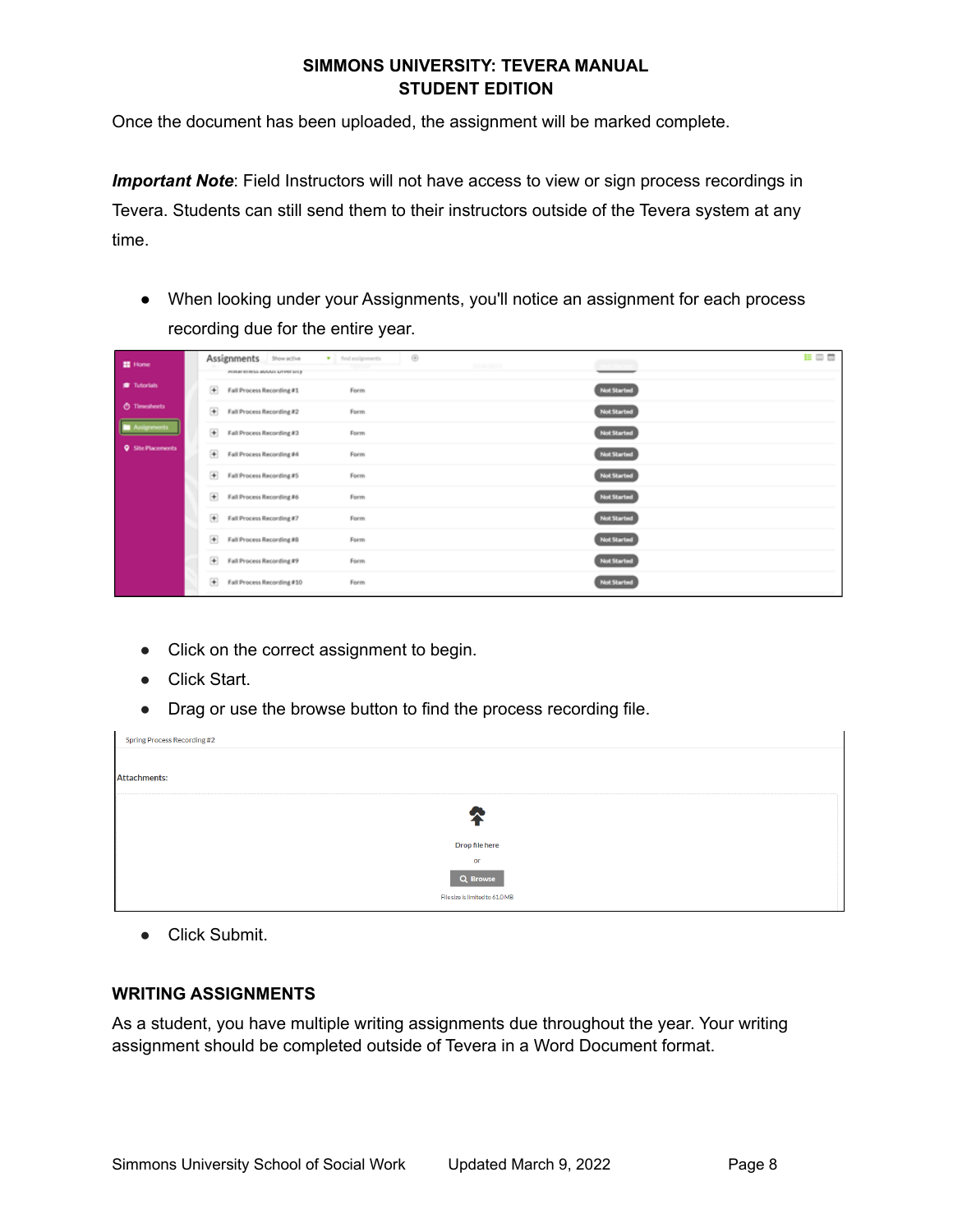In Tevera, each writing assignment exists in the Upload format, which will prompt you to upload your Word Document. Your FLA can then download it and review it. Your FLA may choose to email the Word Document back to you with their notes, outside of Tevera. You do not need to have the assignment with their notes uploaded into Tevera; Tevera is simply the mechanism for submitting your initial assignment.

## <span id="page-8-0"></span> **LOGGING YOUR HOURS**

 Currently, Tevera offers one category: Field Education. Please log all of your hours at your placement under this category.

 Previously, a second category called "Supervision" existed. To eliminate confusion, that category is no longer active, but any hours logged into that category will still be counted towards your yearly total. Please continue to log all of your hours, whether they are supervision or not, in the Field Education category.

# <span id="page-8-1"></span> **REPORTING YOUR HOURS**

Tevera allows Field Instructors and Field Liaison Advisors to see your hours in real time.

 The Field Department requires students to submit a report of their hours at the end of each year in field. To complete this assignment, follow the steps below:

- 1. Open the End of Year Hour Log report assignment.
- 2. Select the Date Range of the hours you want to report (for the End of Year report, select the entire time that you were in field this year).
- 3. Select the Program as "MSW."

| <b>Select User</b> |                  |   |  |
|--------------------|------------------|---|--|
| Student:           | Samantha Simmons |   |  |
| Program:           | <b>MSW</b>       | × |  |

#### 4. Select your Time Track.

| <b>Time Tracks</b> |                                       |  |
|--------------------|---------------------------------------|--|
| Track:             | Simmons Year I Field Hours Time Track |  |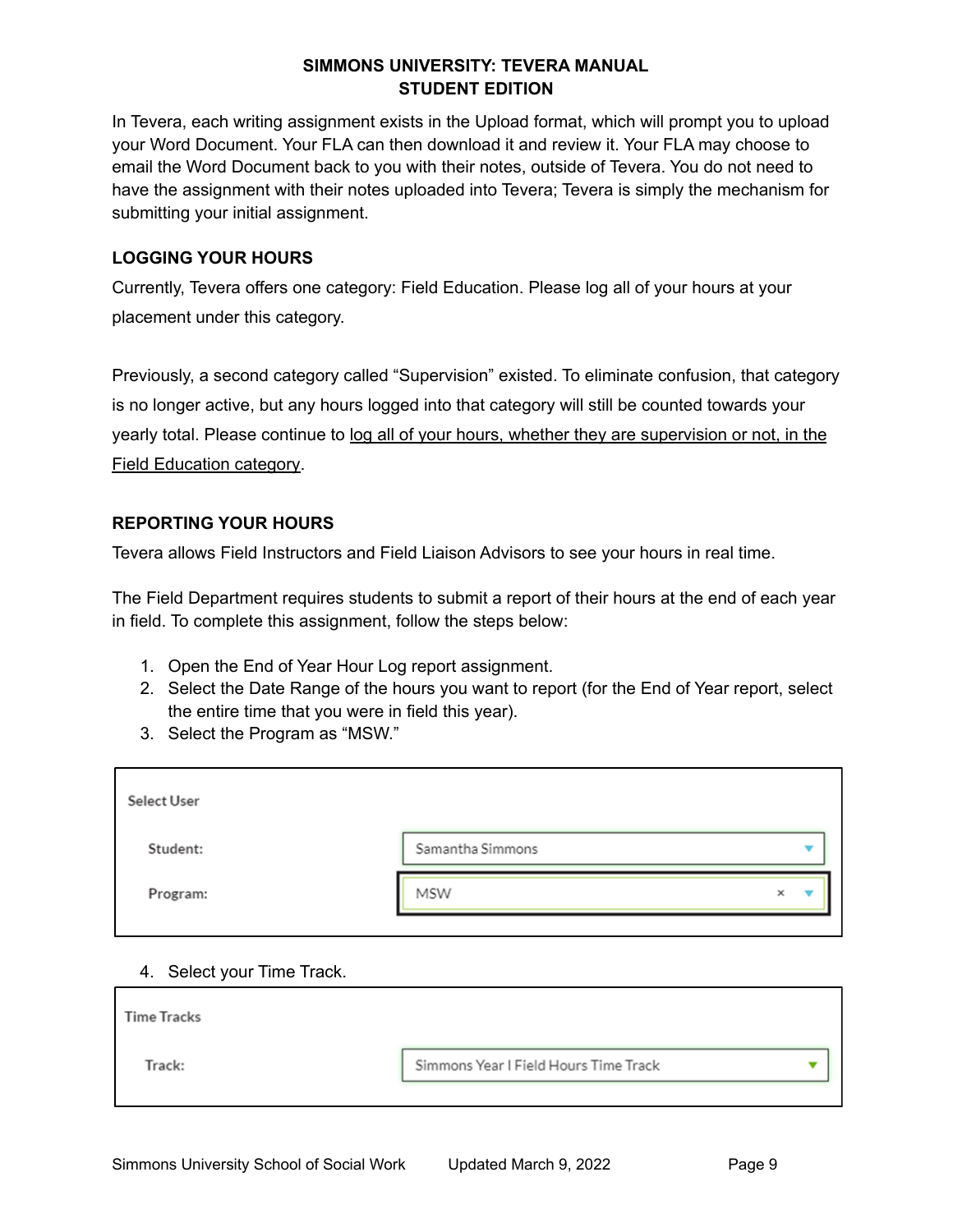5. Select your Field Instructor and Field Liaison Advisor.

| Signatures                               |                                                                           |
|------------------------------------------|---------------------------------------------------------------------------|
| Field Instructor:                        | Field Instructor Test<br>▼                                                |
|                                          | Filter hours by Field Instructor selected above                           |
| <b>Program Field Liaison</b><br>Advisor: | Field Liaison Advisor Test<br>▼                                           |
|                                          | Include signature line if no Program Field Liaison Advisor is<br>selected |
| Cancel                                   | <b>Send for Signature(s)</b><br><b>Generate PDF</b>                       |

- 6. Click "Send of Signature(s)" to send this to your Field Instructor and FLA. To simply generate a report, if you'd like to print it out, click "Generate PDF."
- 7. Once you click "Send for Signature(s)" you'll see a preview of your hour report. Sign the top of the report and click "Sign and Send."

 As always, if a Field Instructor or agency requires a report of your hours, you have the ability to run a report for them at any time. Reach out to Tevera support for instructions on how to do so.

# <span id="page-9-0"></span>**EVALUATIONS**

 Evaluations are due at the end of each semester in field. When you open your first Evaluation assignment, Tevera automatically pulls in the information that has been entered in your Learning Plan. When you open your second Evaluation assignment, the information is automatically pulled from the first Evaluation assignment. Therefore, each Evaluation assignment has a prerequisite in Tevera. The previous Learning Plan or Evaluation must be completed.

The Evaluation MUST be completed using the form in Tevera.

 **Remember: Your Field Instructor can only see the assignments that are sent to them for review, after you have completed your part of the assignment. They do not have a full list of your assignments and cannot check your progress.**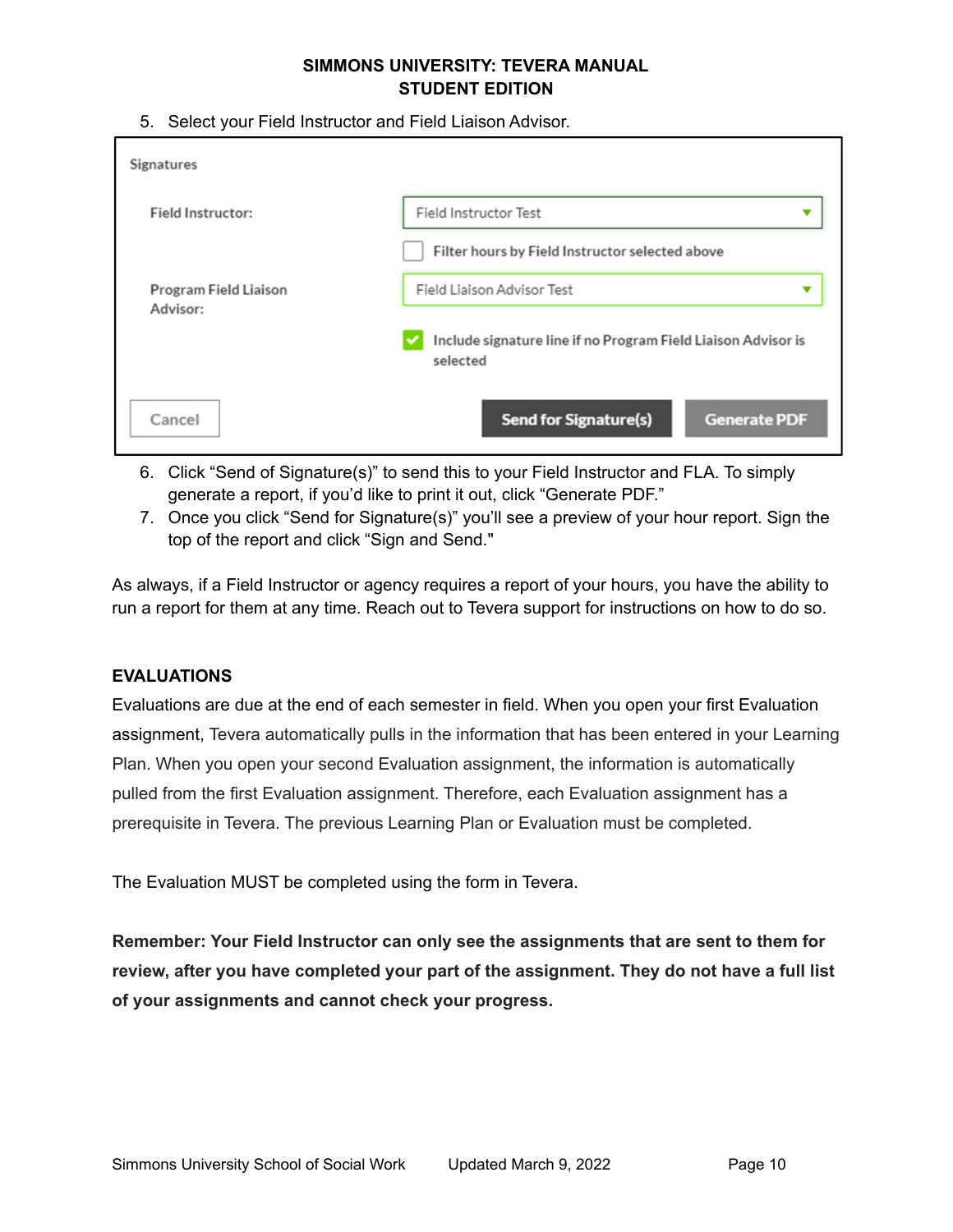# **Step 1: Students**

 1. After the prerequisite assignment is complete, open the Evaluation assignment by clicking "Start."

 2. Complete the required fields in red in the section near the bottom called "End of the Semester - Student."

 3. DO NOT SIGN THE EVALUATION (Tevera will not let you). Instead, just click "Submit" at the bottom of the form.

 4. A dialog box will prompt you to select your Field Instructor(s) and Field Liaison Advisor.  **\****Important Note: If you do not have a second Field Instructor who needs to sign your Evaluation, select "Skip this Signature." Neglecting to do so may cause issues in the assignment's work flow.*

# **Step 2: Field Instructors**

1. Complete the Evaluation (all areas required are marked in red).

 2. Sign the bottom of the form. Your completed signature will automatically send the assignment back to the student.

# **Step 3: Students**

 1. Go to the assignment and click "Open." **DO NOT CLICK "SUBMIT."** Doing so could cause an issue in the assignment's work flow.

2. Review the information your Field Instructor has entered.

 3. Sign the bottom of the form. Your completed signature will automatically send the assignment to the FLA.

# **Step 4: Field Liaison Advisors**

1. Go to the assignment and click "Review."

 2. Sign the bottom of the form. Your completed signature will automatically mark the assignment as Complete.

# <span id="page-10-0"></span>UPLOADING AN UPDATED RESUME

 Sometimes you may be asked to upload your updated resume into Tevera. While you won't be able to upload a new resume into the Site Placement Process steps, you can add a new resume to Tevera under the Assignments tab. For instructions on how to do so, go to this link: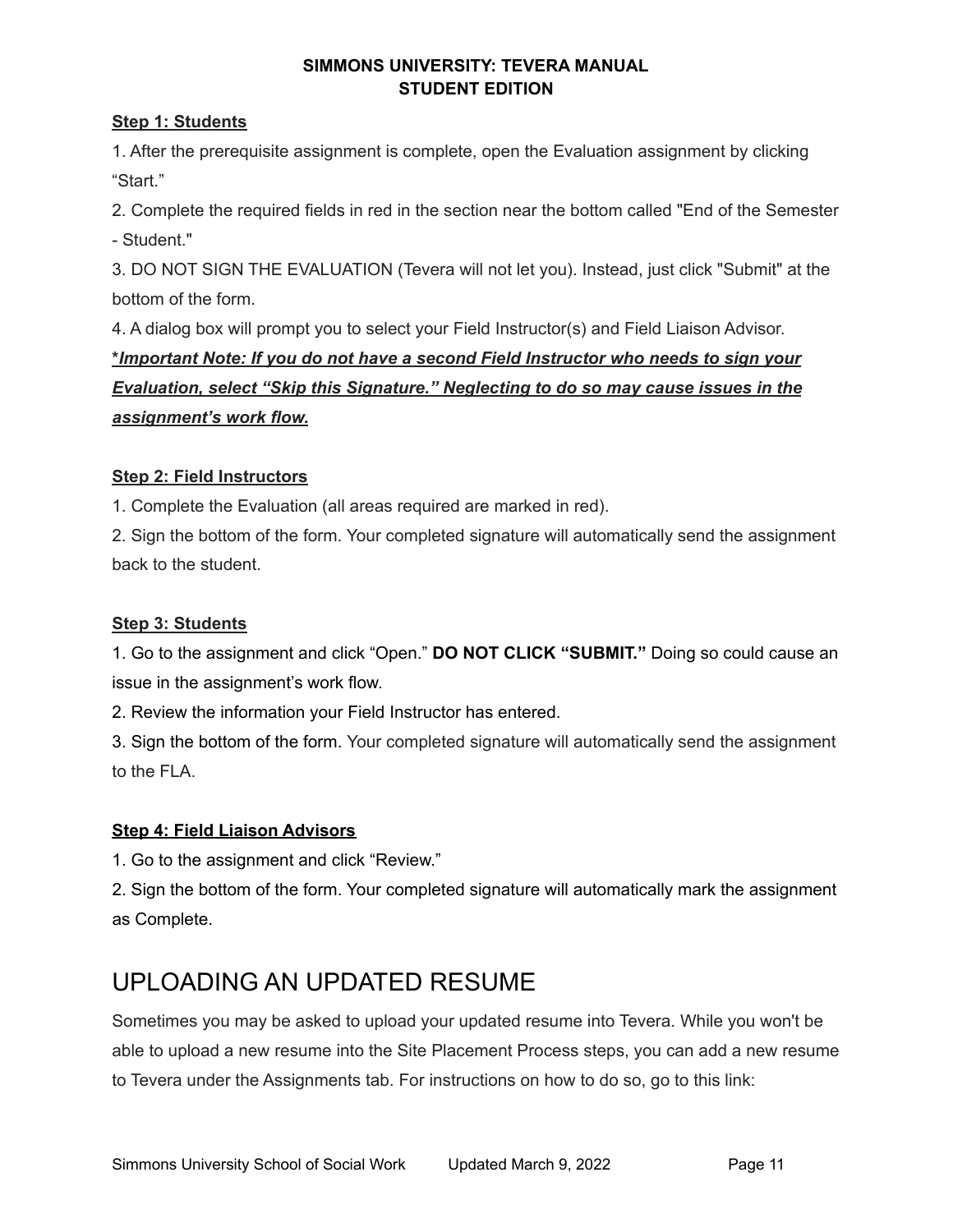[vera%3F](https://knowledge.tevera.com/space/ASHA/525067687/How+do+I+Upload+a+Document+to+Tevera%3F) and read the section called **Ad-Hoc Upload**. [https://knowledge.tevera.com/space/ASHA/525067687/How+do+I+Upload+a+Document+to+Te](https://knowledge.tevera.com/space/ASHA/525067687/How+do+I+Upload+a+Document+to+Tevera%3F)

# <span id="page-11-0"></span>CHANGING/ADDING A FIELD INSTRUCTOR

 If your agency has changed your Field Instructor or assigned you an additional Field Instructor who needs access to your assignments in Tevera, reach out to the Field Department and CC the Field Instructor. Be sure to share the instructor's name and email address in the body of the email.

 To share your previously completed assignments with the new Field Instructor, follow the instructions here:

[hen](https://knowledge.tevera.com/space/ASHA/525067696/Sharing+Documents%3A+How+and+When). Remember that the Sharing feature should only be used for viewing, not signing [https://knowledge.tevera.com/space/ASHA/525067696/Sharing+Documents%3A+How+and+W](https://knowledge.tevera.com/space/ASHA/525067696/Sharing+Documents%3A+How+and+When) assignments.

# <span id="page-11-1"></span>RESOURCES AND DOCUMENTS

Resources and documents are now available in Tevera in addition to our [website.](https://b1ae85fb9efe7a12ce4391222232182a.tinyemails.com/01b878a8878a7ae90f4e2fe64fa820c9/c90ce478a3be8611958c7b9c697ec154.html)

To view the resources in Tevera:

1. Click on your Assignments workspace. You will see a section titled **Resources and**

# **Documents**.

 2. Each "assignment" includes an uploaded document. Click on the assignment to reveal the thumbnail of the upload.

3. Click on the thumbnail and the document will open.

 There is no need to "start" or "complete" these assignments, though if you do, it does not have any effect on your actual assignments for the year. These assignments are not being tracked.

 For students participating in the School Adjustment Counselor Program, as a reminder, you will see an additional section titled **School Adjustment Counselor Program**. This section contains resources and documents specific to the school adjustment counselor program.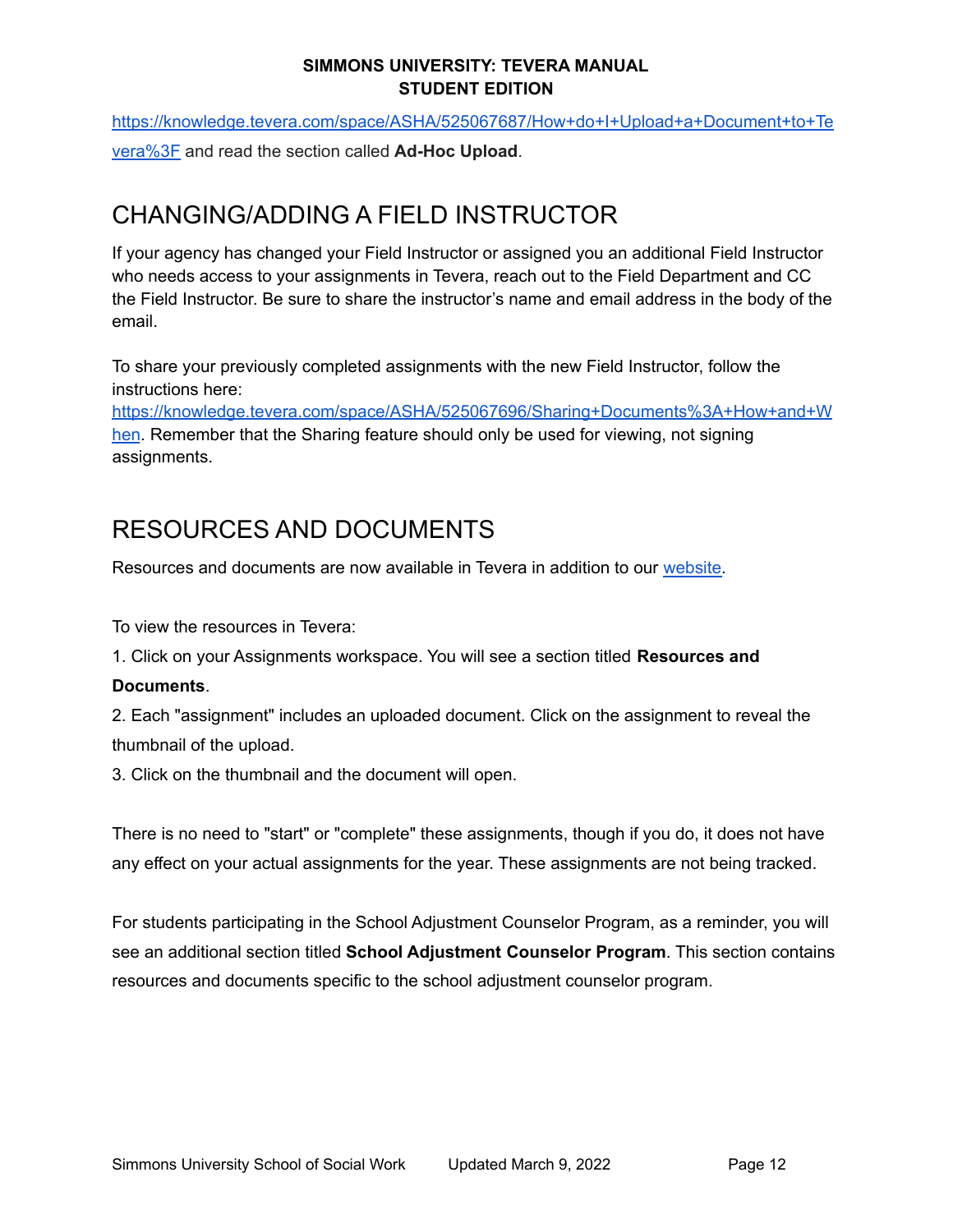# <span id="page-12-0"></span>COMMUNICATION HUB

- ● Tevera offers each user access to the Communication Hub. This acts just like an email inbox; you can send and receive messages to other Simmons Tevera users (students, Field Instructors, FLAs).
- ● Check out this short video to learn the basics of the Communication Hub: <https://player.vimeo.com/video/321292154>.
- ● Tasks can be sent through the Communication Hub, so be sure to check the Communications Hub routinely.

# <span id="page-12-1"></span>I STILL NEED HELP!

 We understand that learning a new system can be confusing. To access further assistance beyond this manual, pursue any of the options listed below:

- 1. Visit the Tevera Knowledge Hub for Students: <https://knowledge.tevera.com/space/OS>. Scroll down to the bottom of the page and click on any of the Steps to get started. Clicking on the links within each step leads to a quick information video or further helpful articles.
- 2. Search for helpful articles from within Tevera.
	- a. In Tevera, click on the "Help" button in the upper right corner.



b. Use the search bar in the pop-up to look for keywords.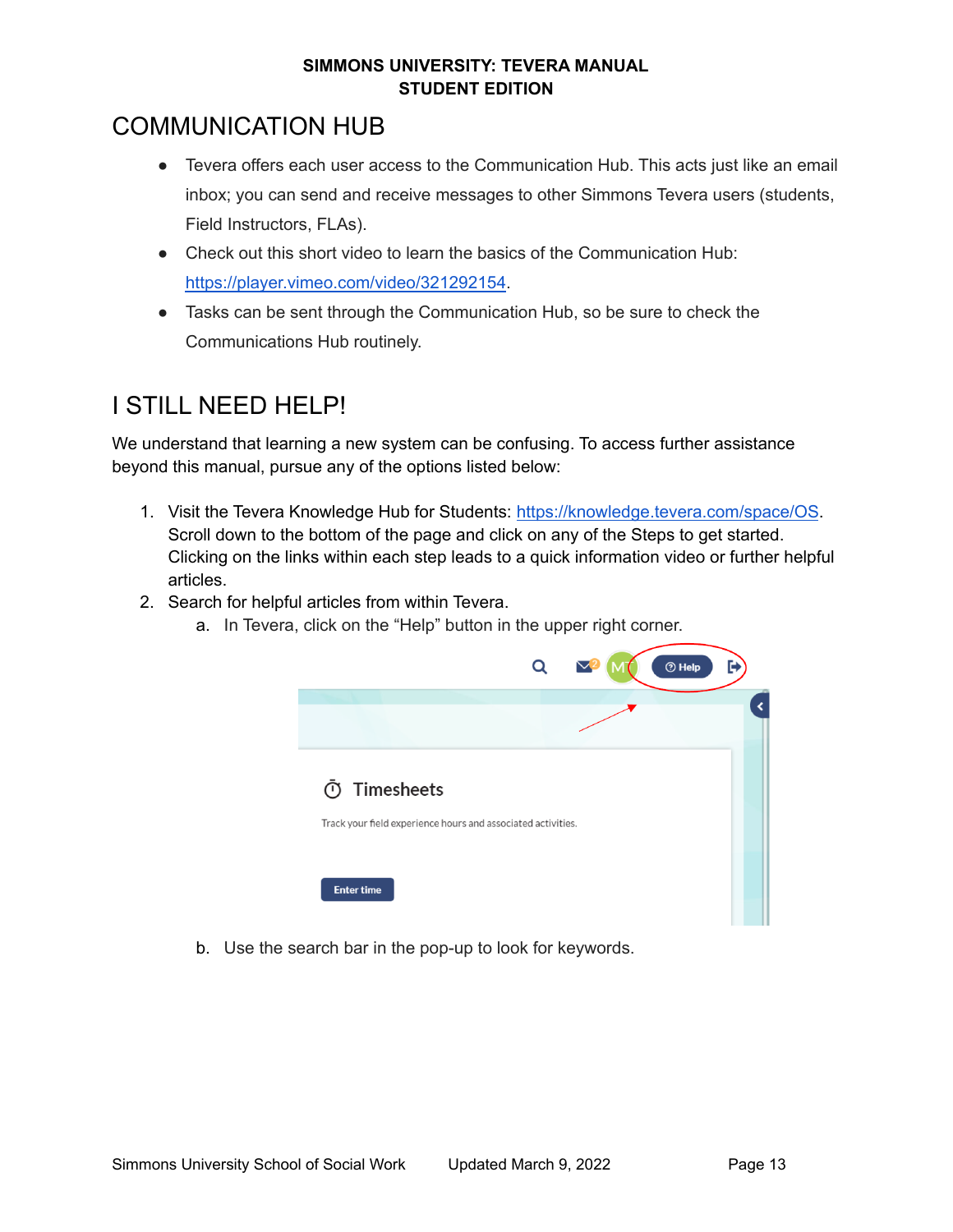| SIMMONS UNIVERSITY: TEVERA MANUAL<br><b>STUDENT EDITION</b>         |        |                                                           |                   |                         |
|---------------------------------------------------------------------|--------|-----------------------------------------------------------|-------------------|-------------------------|
|                                                                     | Q      | $\nabla^2$<br>MT                                          | <b>THelp</b>      | ₧                       |
|                                                                     |        |                                                           |                   |                         |
|                                                                     | Search | Help                                                      |                   | $\overline{\mathbf{x}}$ |
| Timesheets<br>Ž.                                                    |        | Enter a term in the search<br>bar above to find articles. |                   |                         |
| ck your field experience hours and ass<br>inter time                |        |                                                           |                   |                         |
| <b>Site Placements</b><br>۱<br>rt your program's required paperwork |        |                                                           |                   |                         |
| My sites                                                            |        | <b>View support requests</b>                              | <b>Contact us</b> |                         |

- 3. Contact Tevera support. Support tickets are appropriate if you have questions regarding how to complete a task or an error that you may experience. You can email them at [support@tevera.com](mailto:support@tevera.com)</u> or follow these instructions to submit a support ticket through Tevera:
	- a. In Tevera, click on the "Help" button in the upper right corner.

|                                                              | Q | $①$ Help | Θ |
|--------------------------------------------------------------|---|----------|---|
|                                                              |   |          |   |
| <b><i>O</i></b> Timesheets                                   |   |          |   |
| Track your field experience hours and associated activities. |   |          |   |

b. Click the "Contact us" button in the pop-up.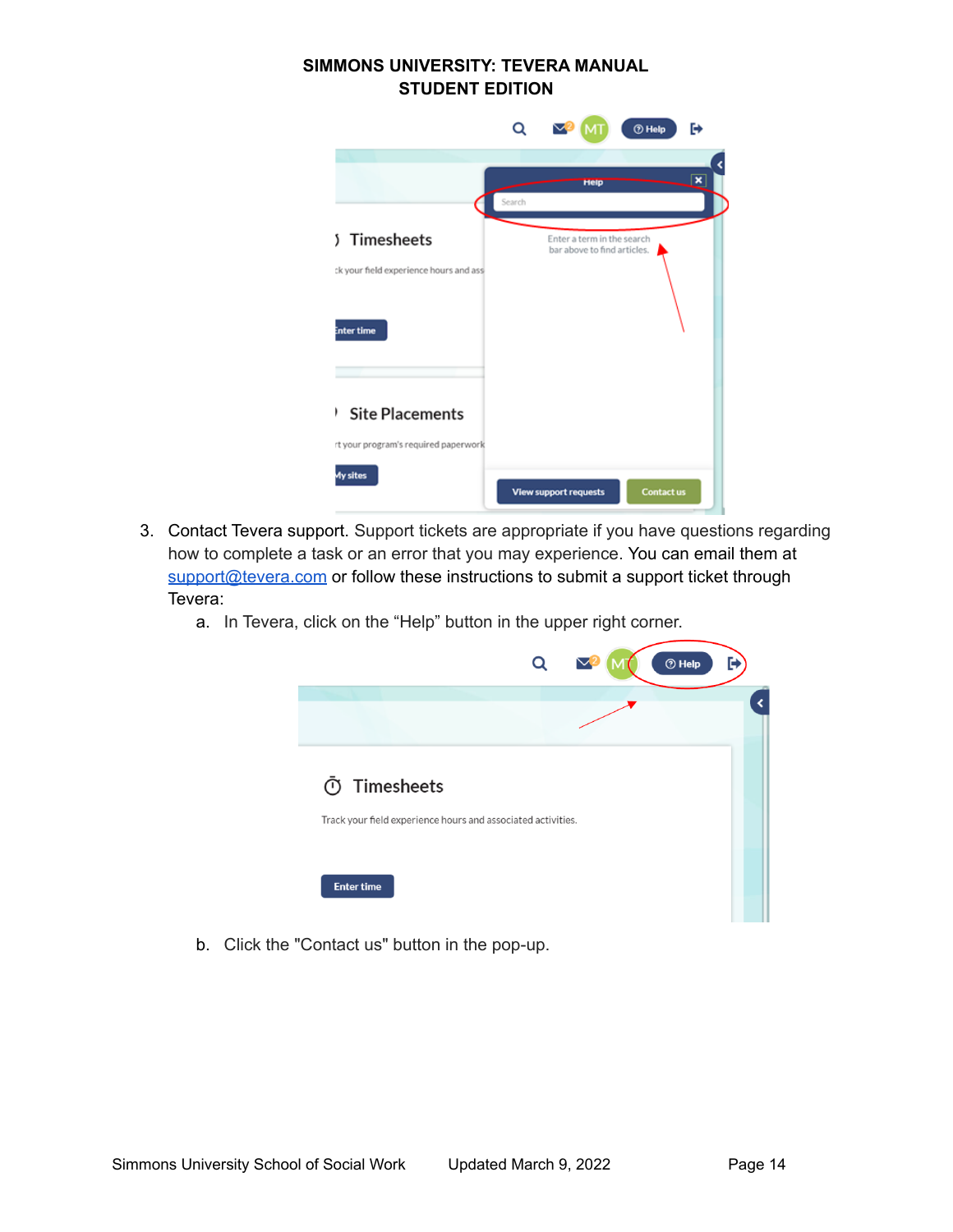|                                                                                 | Q      | $\blacktriangledown$                                      | <b>O</b> Help     | Ռ |
|---------------------------------------------------------------------------------|--------|-----------------------------------------------------------|-------------------|---|
|                                                                                 |        |                                                           |                   |   |
|                                                                                 |        | Help                                                      |                   | × |
|                                                                                 | Search |                                                           |                   |   |
| Timesheets<br>൱                                                                 |        | Enter a term in the search<br>bar above to find articles. |                   |   |
| Track your field experience hours and ass                                       |        |                                                           |                   |   |
| <b>Enter time</b>                                                               |        |                                                           |                   |   |
| <b>Q</b> Site Placements<br>Start your program's required paperwork<br>My sites |        | <b>View support requests</b>                              | <b>Contact us</b> |   |

 c. Enter a summary and description of your need, then click "Send." You may also attach a document.

|                                           | <b><sup>⑦</sup> Help</b><br>Н                                                           |
|-------------------------------------------|-----------------------------------------------------------------------------------------|
|                                           | ×<br><b>Contact Us</b>                                                                  |
|                                           |                                                                                         |
| Timesheets<br>ന                           | Request Type:<br>Support Request                                                        |
| Track your field experience hours and ass | Priority:<br>priority                                                                   |
| <b>Enter time</b>                         | Summary [required]:<br>Enter a brief summary of your request<br>Description [required]: |
|                                           | Please provide as much detail as you can.                                               |
| <b>9</b> Site Placements                  | Attachments:                                                                            |
| Start your program's required paperwork   |                                                                                         |
| My sites                                  |                                                                                         |
|                                           | Send                                                                                    |